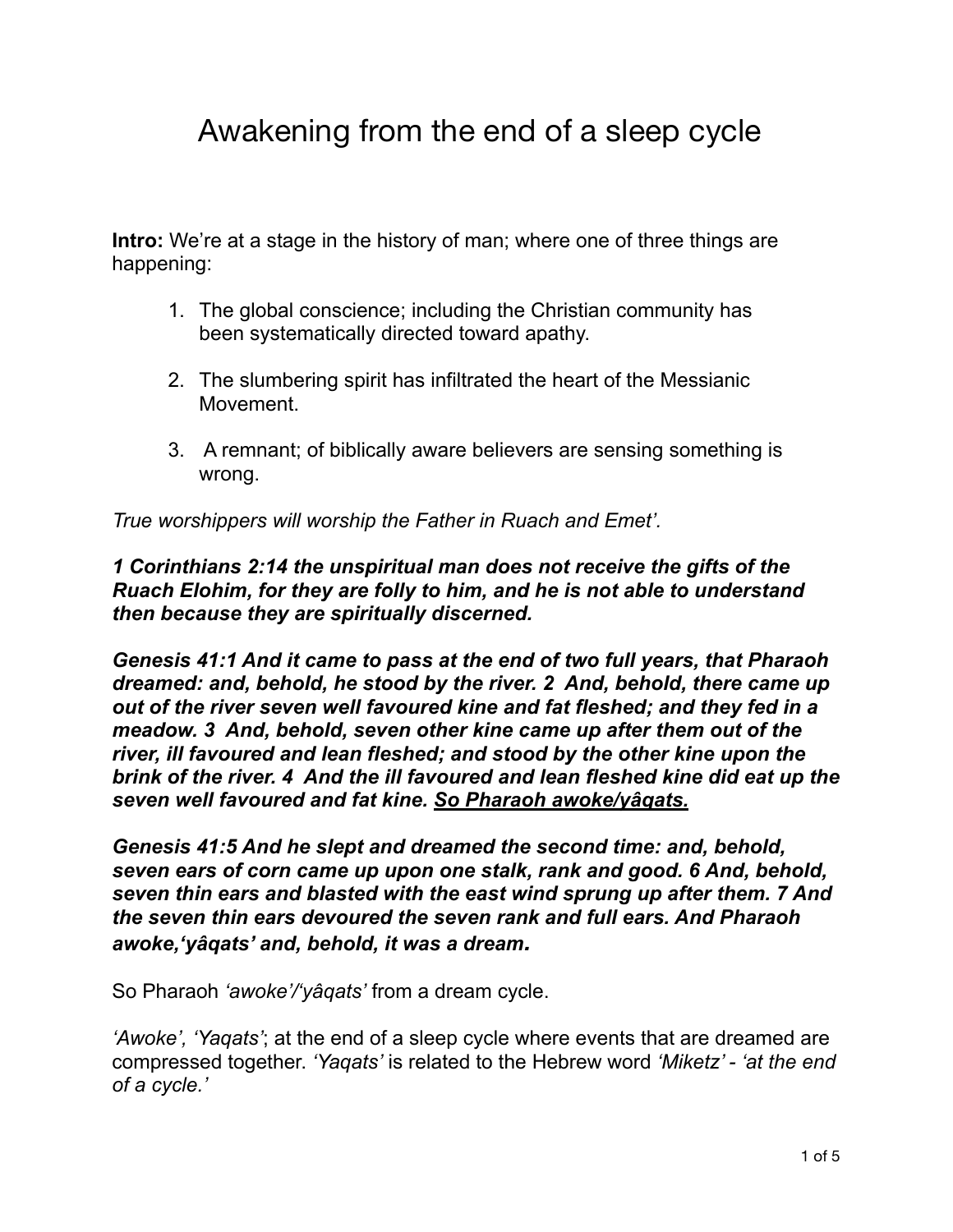*1 Kings 3:15 And Solomon awoke; and, behold, it was a dream. 'Va Yaqatz' it was a dream.* 

**Pharaoh:** *'So Pharaoh awoke/yâqats from a dream cycle'.* 

**Solomon:** *'And Solomon awoke/yaqats; and, behold, it was a dream'.*

Verbal parallelisms: **Genesis 41:38** Pharaoh says of Joseph to his court: *"surely a man in whom is the "Spirit of Elohim"/"Ruach Elohim"…..there's none so "discerning"/"Navon" and 'wise"/"Hakham" "as you"/"Kamocaha".* 

**1 Kings 3:12:** Solomon receives in a dream YHWH's promise of *"a wise" "Hakham" and "discerning" "Navon" in mind.* So exceptional that *"there have never been anyone "like you" "Kamocha" before, nor will there ever be another as wise again.* 

We will be deceived in these end times if we lack three things:

- *1. Spirit of Elohim/Ruach Elohim*
- **2.** *Discernment/Navon* (understanding/Binah)
- **3.** *Like you/Kamocha* you have to personally possess it.

There's a serious importance to royal dreams for national and individual destiny. The possessing of divine wisdom - royal; Malki-Tzedik revelation shapes our destiny.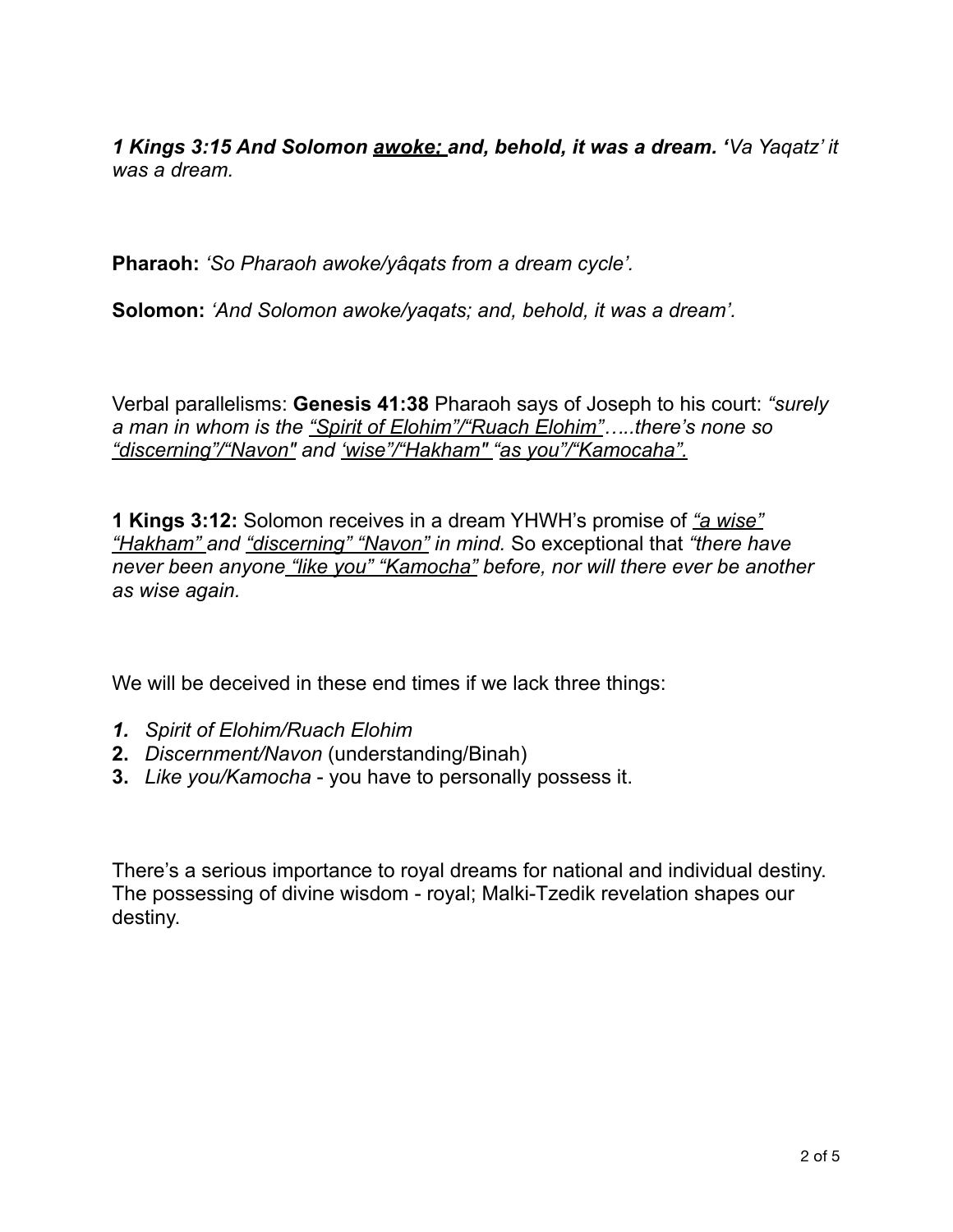*1 Kings 3:15-28, 15 And Solomon awoke; and, behold, it was a dream. And he came to Jerusalem, and stood before the ark of the covenant of יהוה and offered up burnt offerings, and offered peace offerings, and made a feast to all his servants. 16 Then came there two women, that were harlots, unto the king, and stood before him. 17 And the one woman said, O my master, I and this woman dwell in one house; and I was delivered of a child with her in the house. 18 And it came to pass the third day after that I was delivered, that this woman was delivered also: and we were together; there was no stranger with us in the house, save we two in the house. 19 And this woman's child died in the night; because she overlaid it. 20 And she arose at midnight, and took my son from beside me, while thine handmaid slept, and laid it in her bosom, and laid her dead child in my bosom. 21 And when I rose in the morning to give my child suck, behold, it was dead: but when I had considered it in the morning, behold, it was not my son, which I did bear. 22 And the other woman said, Nay; but the living is my son, and the dead is thy son. And this said, No; but the dead is thy son, and the living is my son. Thus they spake before the king. 23 Then said the king, The one saith, This is my son that liveth, and thy son is the dead: and the other saith, Nay; but thy son is the dead, and my son is the living. 24 And the king said, Bring me a sword. And they brought a sword before the king. 25 And the king said, Divide the living child in two, and give half to the one, and half to the other. 26 Then spake the woman whose the living child was unto the king, for her bowels yearned upon her son, and she said, O my master, give her the living child, and in no wise slay it. But the other said, Let it be neither mine nor thine, but divide it. 27 Then the king answered and said, Give her the living child, and in no wise slay it: she is the mother thereof. 28 And all Israel heard of the judgment which the king had judged; and they feared the king: for they saw that the wisdom of Elohim was in him, to do judgment.*

3

Two harlot sisters: *Jeremiah 3:1 thou hast played the harlot with many lovers….Hast thou seen that which backsliding Israel hath done? she is gone up upon every high mountain and under every green tree, and there hath played the harlot……I saw, when for all the causes whereby backsliding Israel committed adultery I had put her away, and given her a bill of divorce; yet her treacherous sister Judah feared not, but went and played the harlot also.*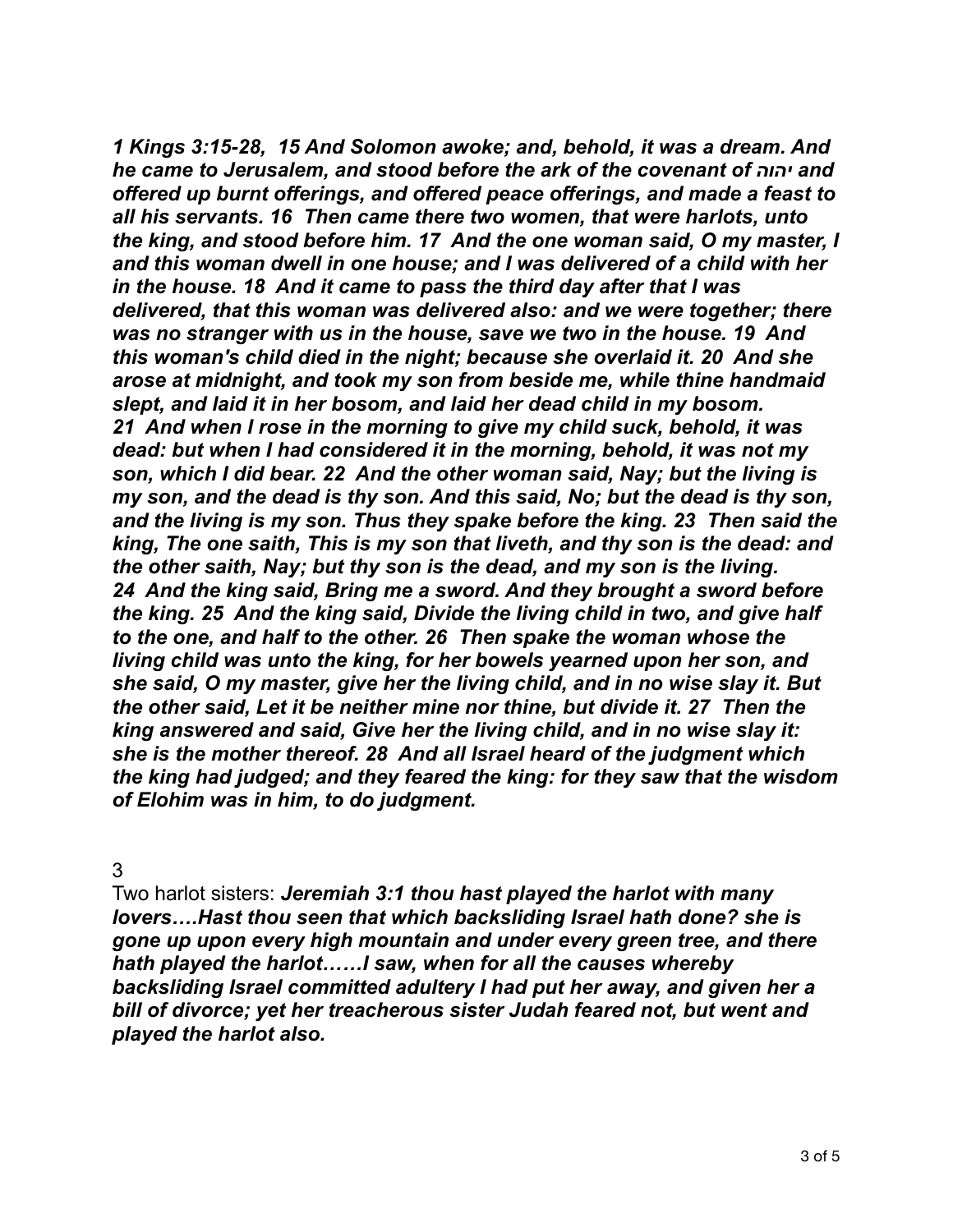Two prostitutes who live in the same house, yet became divided!

יהוה, the great king, tells of his mercy and declares He'll feed them with wisdom and understanding.

One prostitute shows herself more righteous than the other who's treacherous and has no fear of the king!

This issue over the one living Messiah has given rise to distrust to each other.

Only when the one prostitute/Judah acknowledges that the living son has been guarded and cared for by the other prostitute - Ephraim and acknowledges the death of all previous attempts to bring forth other sons/false messiah's will restoration happen.

Today those that are proclaiming a false gospel, by either denying the Son or watering down the New Testament message are in it for self fulfillment and should be easily marked.

The male presence reflects both women/or houses whoring outside the commandments with strange doctrines from strange men. The tale of the harlots over the living son consists of conflicting testimony, as those of us who believe in Yahusha the messiah have conflicting testimony with those who say He's dead.

Judaism and Christianity make the proposal for equal distribution and go along happily in their own realms. Christianity accepts the living son, but only on terms of tradition not truth, Judaism accepts all it's dead sons, but neither is willing to see the complete biblical truth regarding the Son.

What's needed to bring an awakening to the Living Son in his fullness as High Priest is the *'chereb melek'/'kingly sword*'. The malki-tzedik sword which is the word of Yah in this end time revelation message.

The harlot of lies, represented by the House of Judah; especially those swayed by Talmudic Judaism today, they'll deny the need for a mediator and not listen to His judgement, even denying that the Tanakh contains the mediator clause for atonement; leading to the denial of the Living Son.